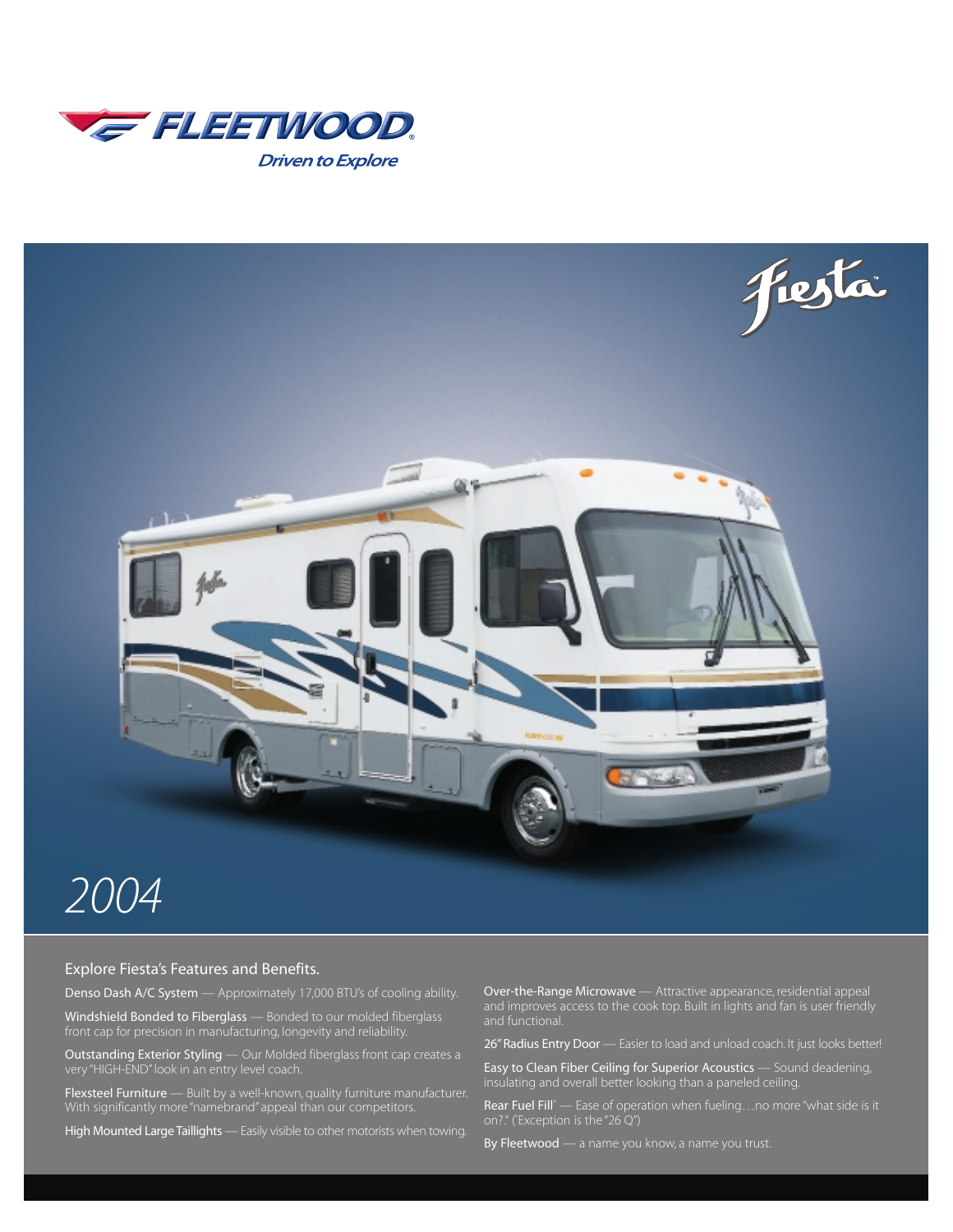

- Swivel Chair
- Dinette
- Spacious Wardrobe
- Fully Enclosed Bathroom with Built-in Towel Bars on Door
- 

• Draw-Tite® Trailer Hitch • Large Exterior Storage Bay





 $- - - -$  16' AWNING

OPT. 835<br>TWIN BEDS W/NIGHTSTAND

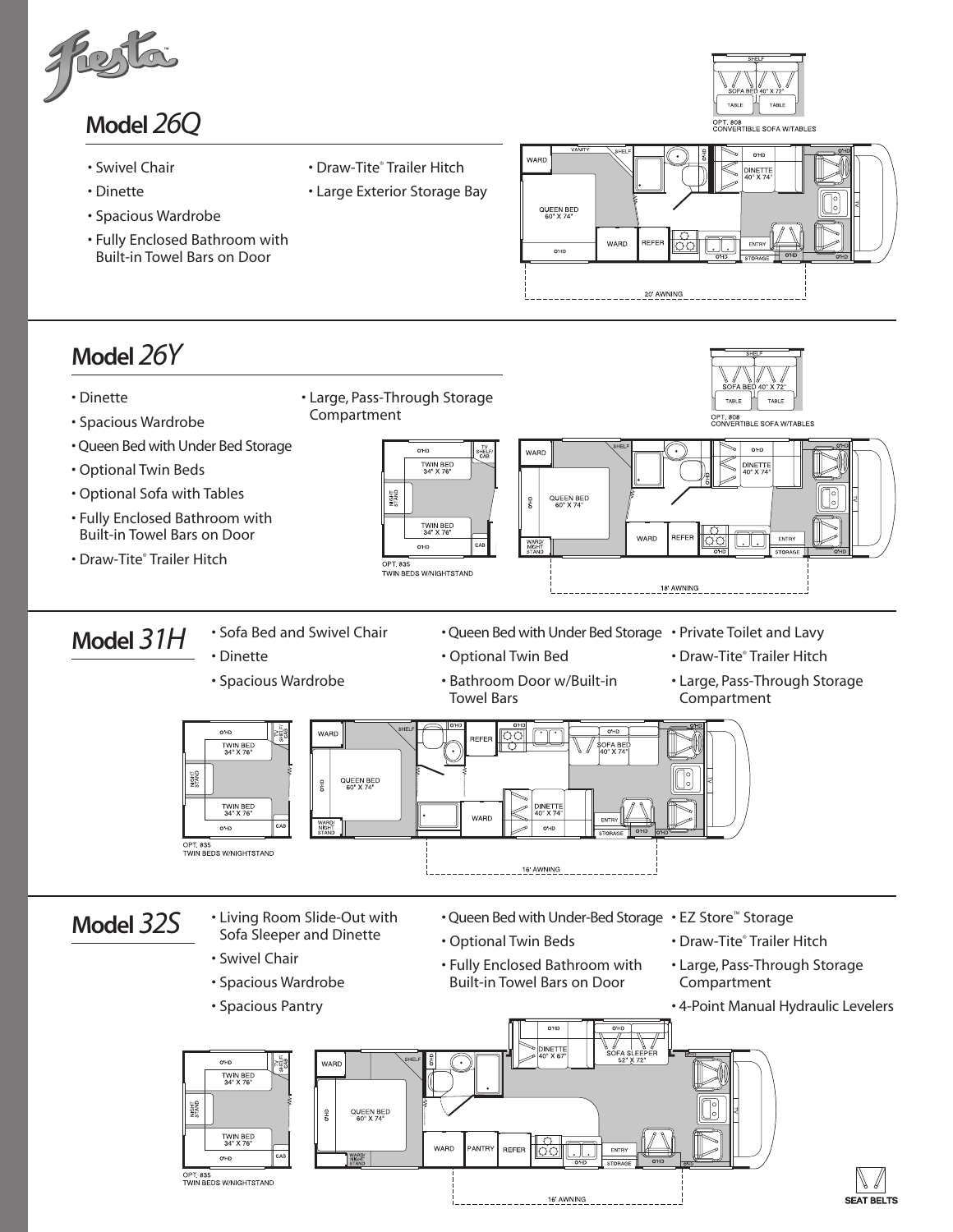# **Standard Features**

#### **Appliances**

- Systems Monitor Panel
- Marine Toilet
- Single-Lever Galley Faucet
- Video Control Box
- Telephone Jack
- 12V Power Jack

#### **Body Structure**

#### • 2"Vacu-bond® Floor

- Vacu-bond® Walls with High Gloss Tuff Coat Smooth Exterior Fiberglass
- Radius Roof with Ducted A/C and Flat Ceiling
- Steel Floor/Wall/Ceiling Framing

#### **Electrical**

- Patio Receptacle
- 120V/12V AC/DC Converter/Central Electrical Panel with Charger
- Water Pump Switch
- 4.0kW Onan® MicroQuiet Generator
- 30 AMP Service
- 12V Deep Cycle House Battery • Rear TV Receptacle
- **Exterior**
- Two-Piece Fiberglass Front Cap
- One-Piece Swing-Down Engine Access Door
- UV Resistant ABS Front/Rear Wheel Well Trims
- Deadbolt Latch on Entry Door

**Specifications**

- Slider Windows Throughout
- Roof Ladder
- Exterior Entry Assist Handle
- Exterior Rear View Mirrors
- 4-Point Manual Hydraulic Levelers (32S Only)
- TV Antenna with Booster
- Park Cable Receptacle
- Awning Rail/Drip Molding (Both Sides) • Power Entry Step
- Amber Porch Light
- 
- 3 "Colorway" Graphics to Match Decor
- Awning

#### **Exterior Automotive & Electrical**

### • Automotive Undercoating

- Stainless Steel Wheel Simulators
- Valve Extenders on Rear Wheels
- Trailer Hitch\* with 7-Point Electrical Hook-up
- Halogen Headlights with Polycarbonate Lens
- Rear Wall Mounted Spare Tire (26Y, 31H & 32S)
- Dual Battery Charge Control

#### **Exterior Storage**

- Insulated Luggage Doors • Large Lighted Pass-Through Exterior Storage Compartment
- **Interior**
- 3 Interior Decors
- Skylight in Tub/Shower
- Carpet Pad

Workhorse® /Ford® Chassis **26Q 26Y 31H 32S 31H 32S** Engine Liters 6.8L 8.1L 8.1L 8.1L 8.1L 6.8L 6.8L Wheelbase 158.5 158.5 190 208 190 208 GVWR (lbs.) (1) 15,000 15,000 15,000 17,000 15,700 18,000 Front GAWR (lbs.) (2) 6,000 6,000 6,000 6,000 7,000 7,000 Rear GAWR (lbs.) (2) 11,000 11,000 10,000 11,000 11,000 11,000 Base Weight (lbs.) (3) 11,293 10,808 12,303 13,649 13,184 14,149 GCWR (lbs.) (4) 18,500 18,500 18,500 20,500 20,700 23,000 Hitch Rating Weight (lbs.)\* 3,500 3,500 3,500 3,500 5,000 5,000 Tongue Weight (lbs.)\* 350 350 350 350 500 500 Fuel Capacity (gal.) 60 60 75 75 75 75 Dimensions and Capacities **26Q 26Y 31H 32S** Overall Length (5) 27' 0" 27' 0" 31' 5" 32' 11" Overall Height (with A/C) 11' 4" 11' 4" 11' 4" 11' 4" Overall Width (maximum) (6) 102" 102" 102" 102" Interior Height (maximum) 79" 79" 79" 79" 79" Interior Width (maximum)  $96"$  96" 96" 96" 96" Fresh Water Holding Tank (gal.) 30 60 60 60 Grey Water Holding Tank (gal.) 37 37 48 45 Black Water Holding Tank (gal.) 30 30 38 38 Appliance LPG Tank (gal.) (WC) (7) 14 14 25 14 Water Heater Tank (gal.) 6 6 6 6

- Vinyl Floor Covering in Lavy/Galley • Wood Drawers
- Roller Guide Drawer Slides with Transit
- Ship Locks

— Workhorse<sup>®</sup> — **— Ford**® —

- Chrome Finished Cabinet Hardware
- Innerspring Mattress
- Molded ABS Tub/Shower
- Raised Panel, Alder Wood Cabinet Doors
- Sink Cutting Board
- Large White Double Sink at Galley
- 20" Panasonic® TV in Front Dash • Model 26Q & 26Y Furnace BTU-25M
- Model 31H Furnace BTU-35M
- Model 32S Furnace BTU-35M
- 6-Gallon Quick-Recovery Water Heater with D.S.I.
- Water Heater By-Pass
- 3-Burner Range w/Oven
- Single Front Roof A/C
- Microwave with Built-in Range Hood & Light
- 8-cu. ft. Dometic® Refrigerator
- On-Demand Water Pump with Filter
- Power Bath Vent
- Large Viewing Window at Dinette

#### **Interior Automotive**

- Intermittent Wiper Control System
- Full Dash Mat
- Double Swivel Sun Visors with Map Pockets
- Engine Cover Convenience Tray
- Cruise Control
- AM/FM Radio with CD and Electronic Tuning
- Tilt Steering Wheel
- Auxiliary Start Circuit
- Battery Disconnect System
- Denso® A/C Heater Combo
- Radio Switch—Main/Auxiliary
- Driver/Passenger Captain's Chairs with
- Reclining Back and Side Controls
- 3-Point Seat Belts at Driver and Passengers' Seats

#### **Interior Lighting**

- Incandescent Lighting
- Make-up Lights in Bath

#### **Platform Construction**

- Raised Floor Configuration
- Roto Cast Luggage Compartments

#### **Safety Equipment**

- Smoke Detector/Alarm
- LPG Detector/Alarm
- CO Detector/Alarm
- Fire Extinguisher
- Seat Belts at Designated Seating Positions (see floor plans)

• Fan-tastic® Power Roof Vent

• Electronic Climate Control with Dual A/C w/5.5kW Generator Upgrade (Recommended for extreme temperatures and high humidity conditions) (31H & 32S) • Day/Night Shades • Dual 6V Auxiliary Batteries • Holding Tank Heater

• Sofa Bed 40" x 72" w/Table (26Q & 26Y) • Twin Beds 34" x 76" with Nightstand

# **Options**

• VCR-VHS

Sleeping Accommodations **26Q 26Y 31H 32S** Sofa Bed Opt. Opt. 46" x 74" 52" x 72" Dinette 40" x 74" 40" x 74" 40" x 74" 40" x 67" Queen Bed 60" x 74" 60" x 74" 60" x 74" 60" x 74" 60" x 74"

> Fuel (gal.) =  $(6.1 \text{ lbs.}/2.8 \text{ kgs.})$ LP Gas (gal.) = (4.2 lbs./1.9 kgs.)

Multiply gallons x 3.785 to obtain liters

1. GVWR (Gross Vehicle Weight Rating): Means the maximum permissible loaded weight of the motor home. The GVWR is equal to or greater than the sum of the

2. GAWR (Gross Axle Weight Rating): Means the maximum permissible loaded

3. Base Weight: Means the estimated weight of the motor home without fuel,

4. GCWR (Gross Combined Weight Rating): Means the value specified by the motor home manufacturer as the maximum allowable loaded weight of this motor home with its towed vehicle. Towing and braking capacities may differ. Refer to Fleetwood and chassis manufacturer manuals for complete information. 5. Length taken from front bumper to rear bumper (excludes accessories).

7.Tank Manufacturer's listed water capacity (WC). Actual LPG capacity is 80% of

\* The chassis manufacturer recommends the installation of a supplemental brake control system to activate the brakes on the vehicle or trailer you are towing.

Liquid Weight Reference: Water (gal.) = (8.3 lbs./3.8 kgs.)

unloaded vehicle weight plus the net carrying capacity.

weight a specific axle is designed to carry.

options, water, cargo or passengers.

6. Excludes safety equipment and awnings

water listing as required by the safety code. N/A: Information not available at the time of publication.

Metric Conversion: Multiply pounds x 0.453 to obtain kilograms

(26Y, 31H & 32S)